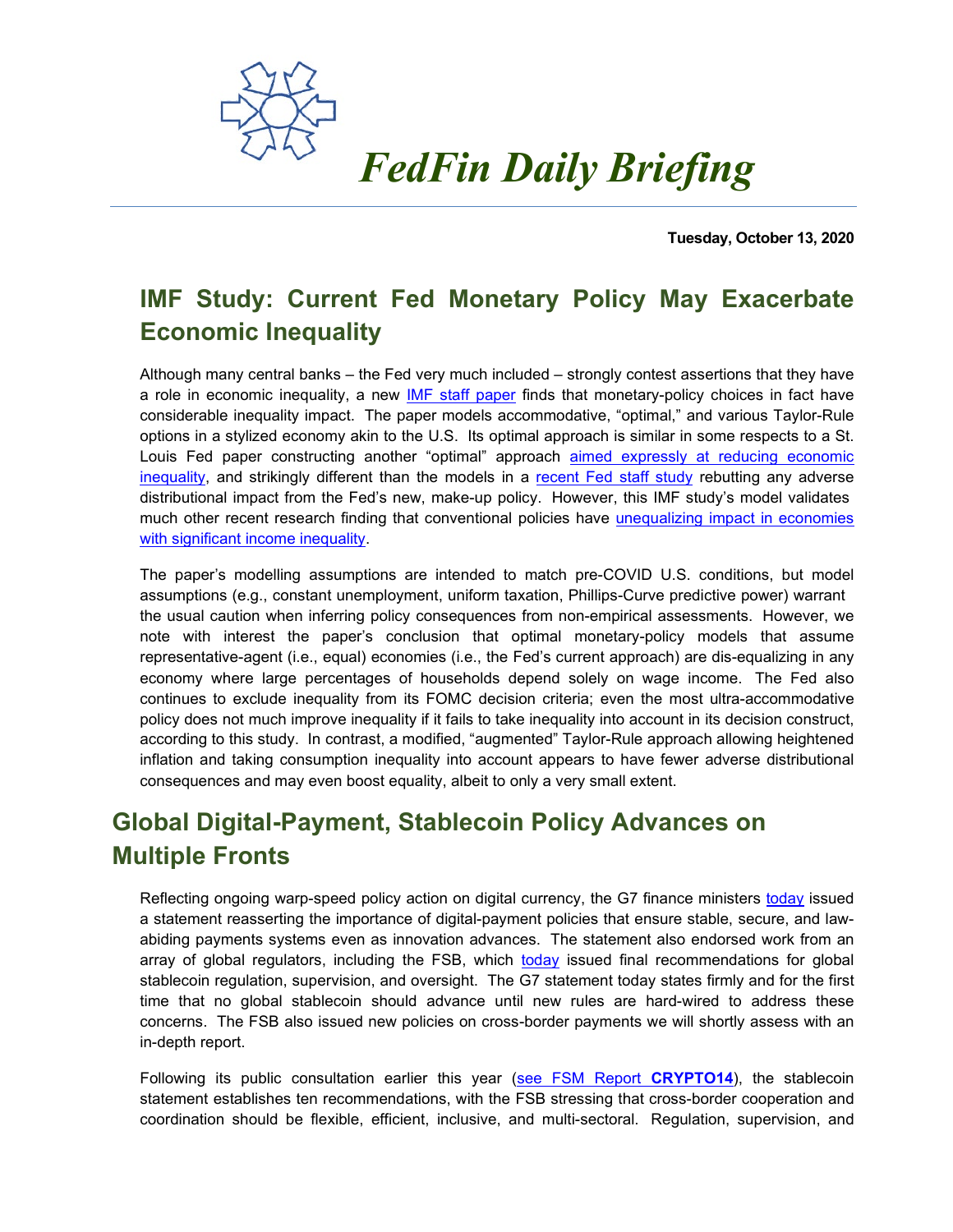oversight must also be proportionate to risks; stablecoin arrangements must adhere to all applicable regulatory standards and address risks to financial stability prior to operation. Authorities must also have the powers to regulate, supervise, and oversee global stablecoin arrangements. Cooperation and coordination between authorities is essential at both the domestic and international levels to ensure that stablecoins have a governance framework that clearly allocates accountability. Effective risk management frameworks are essential, as are systems for collecting, storing, and safeguarding data along with effective resolution plans. We will shortly provide clients with an in-depth analysis of the FSB's recommendations.

## **Global Insurance Regulators Outline Climate-Risk Supervisory Regime**

Reflecting ongoing global efforts to address climate risk, the IAIS [today](https://www.iaisweb.org/page/consultations/current-consultations/application-paper-on-the-supervision-of-climate-related-risks-in-the-insurance-sector/file/92549/questions-draft-application-paper-on-the-supervision-of-climate-related-risks-in-the-insurance-sector) issued for consultation a draft paper on climate-risk supervision. Although it contains no standards or expectations, feedback is sought on ways to assist insurance supervisory efforts to integrate climate-related risks into their frameworks as well as on examples of effective supervisory-review and reporting, corporate governance, risk management, investments, and disclosures. Supervisory requirements may be tailored, with supervisors asked to make their governments aware of shortcomings that may increase risk such as lacking sustainable policies or public infrastructure designed to mitigate climate risks. Comments are due January 12, and the IAIS will host a webinar on the draft application paper on October 26.

## **Recent Files Available for Downloading**

The following reports and analyses have been sent to retainer clients recently. Copies are also available to retainer clients on the Archives section of Federal Financial Analytics' website: [www.fedfin.com](http://www.fedfin.com/) or clients may obtain the reports/analyses by e-mailing [requests@fedfin.com](mailto:requests@fedfin.com) giving the requested item name, firm, and e-mail address. To learn more about GSE Activity Reports, click: [http://www.fedfin.com/index.php?option=com\\_content&view=article&id=18&Itemid=18](http://www.fedfin.com/index.php?option=com_content&view=article&id=18&Itemid=18)

- **ERA30:** Following opposition to the OCC's CRA rewrite, the FRB has proposed an initial construct that takes some elements of the OCC's approach and adds further and in some cases different provisions to craft what the Fed hopes will become an inter-agency CRA construct in 2021.
- **► [BIGTECH](https://fedfin.com/wp-content/uploads/2020/10/BIGTECH.pdf):** Last week, the House Judiciary Antitrust Subcommittee released a lengthy, high-impact Democratic [report](https://judiciary.house.gov/uploadedfiles/competition_in_digital_markets.pdf) calling for structural changes to the nation's biggest tech-platform companies.
- **[GSE-100820:](https://fedfin.com/wp-content/uploads/2020/10/GSE-100920.pdf)** As will soon be detailed in an our in-depth report, the Federal Reserve's long-awaited [CRA proposal](https://www.federalreserve.gov/aboutthefed/boardmeetings/files/cra-fr-notice-20200921.pdf) is a comprehensive rewrite that, while preliminary, would dramatically change large bank community-focused lending and investing.

**Federal Financial Analytics, Inc. 2101 LStreet, N.W. – Suite 300, Washington, D.C. 20037 Phone (202) 589-0880 E-mail:** [info@fedfin.com](mailto:info@fedfin.com)[www.fedfin.com](http://www.fedfin.com/)

**© 2020. Federal Financial Analytics, Inc. All rights reserved.**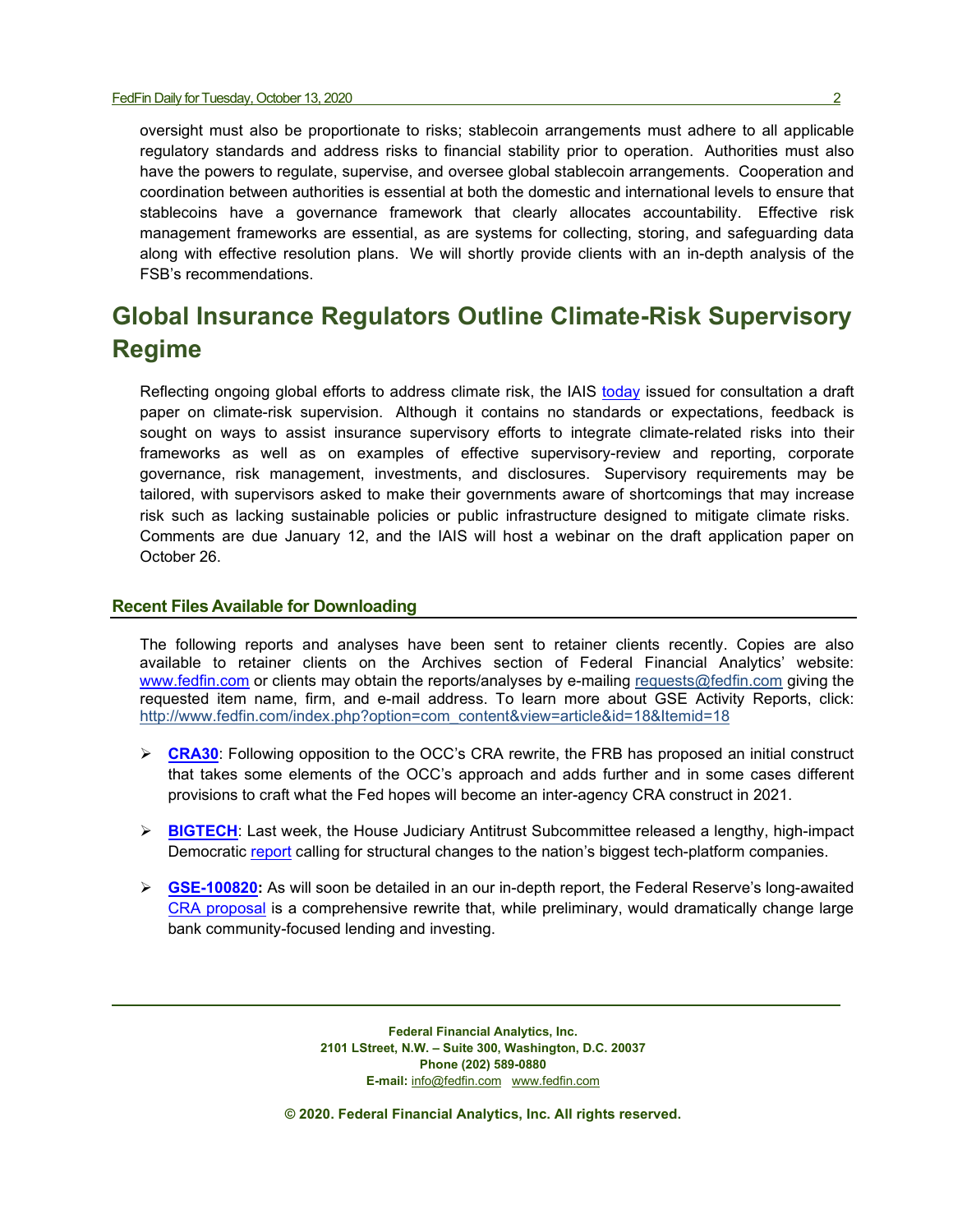- **[CORPGOV31](https://fedfin.com/wp-content/uploads/2020/10/CORPGOV31.pdf)**: In this report, we analyze the strategic implications of enforcement actions against Citibank issued late yesterday by the [Fed](https://www.federalreserve.gov/newsevents/pressreleases/files/enf20201007a1.pdf) and [OCC.](https://www.occ.gov/static/enforcement-actions/ea2020-056.pdf)
- **[CAPITAL226](https://fedfin.com/wp-content/uploads/2020/10/CAPITAL226.pdf)**: In conjunction with numerous changes to its supervisory stress test (CCAR) for the largest U.S. banking organizations in response to COVID, the Federal Reserve is seeking comment on structural changes to current capital-planning requirements.
- **[GSE-100120](https://fedfin.com/wp-content/uploads/2020/10/GSE-100120.pdf)**: A troubling new IMF staff paper looks at U.S. housing policy since COVID to uncover some worrisome aggregate and distributional effects.
- **► [CRYPTO15](https://fedfin.com/wp-content/uploads/2020/09/CRYPTO15.pdf):** Continuing Acting Comptroller Brooks' efforts to enhance innovation at national banks and federal savings associations, the agency has now authorized these institutions to hold reserves associated with certain stablecoin offerings.
- ▶ GSE-092820: Following its [morning meeting,](https://fedfin.com/wp-content/uploads/2020/09/Daily092520.pdf) FSOC late Friday released the staff [statement](https://home.treasury.gov/news/press-releases/sm1136) expressing its near-term decision on systemic risk in the secondary mortgage market.
- **[AML132](https://fedfin.com/wp-content/uploads/2020/09/AML132.pdf)**: FinCEN is beginning a process that, while apparently not revising or eliminating any existing anti-money laundering (AML) requirements, would add an over-arching principle that AML programs be efficient, "reasonably-designed," and capable of providing high-quality information to law enforcement and other government entities.
- **[COVID15](https://fedfin.com/wp-content/uploads/2020/09/COVID15.pdf)**: HFSC's second CARES Act-required hearing with Treasury Secretary Mnuchin and FRB Chair Powell continued to stress the theme that has become apparent ever since negotiations on a Phase IV relief bill stalled: Democrats primarily want additional direct fiscal support and Republicans are pushing for adjustments to existing relief programs funded by unused 13(3) Treasury backstops.
- **[GSE-092220](https://fedfin.com/wp-content/uploads/2020/09/GSE-092220.pdf)**: As usual, FHFA's [new strategic plan is](https://www.fhfa.gov/AboutUs/Reports/ReportDocuments/FHFA_StrategicPlan_9222020.pdf) more rhetorical than real. Still, it has a noteworthy emphasis on ending the conservatorship, promulgating new standards, and enhancing inclusion not just at the GSEs and within FHFA, but also in credit access.
- **ERA29**: Emphasizing its new focus on racial equity ahead of several Congressional hearings this week, the Federal Reserve Board today unanimously [approved a long-awaited](https://www.federalreserve.gov/aboutthefed/boardmeetings/files/cra-fr-notice-20200921.pdf) ANPR revising its CRA regulations.
- **[GSE-092120](https://fedfin.com/wp-content/uploads/2020/09/GSE-092120.pdf)**: Late last week, the Federal [Reserve Bank of New York](https://www.reuters.com/article/us-markets-mortgages-fed/u-s-fed-buys-25-7-billion-of-mortgage-bonds-sells-none-idUSKBN2682ZU?il=0) announced that the Fed bought almost \$56 billion in agency MBS over the past two weeks.
- **[GSE-091720](https://fedfin.com/wp-content/uploads/2020/09/GSE-091720.pdf)**: [As anticipated,](https://fedfin.com/wp-content/uploads/2020/09/Daily091520.pdf) today's marathon HFSC hearing with FHFA Director Calabria covered a wide-range of issues we will shortly analyze in detail due to the policy and strategic importance of several exchanges.
- **[FAIRLEND8](https://fedfin.com/wp-content/uploads/2020/09/FAIRLEND8.pdf):** HUD has largely finalized a controversial fair-housing rule as proposed, with the new

**Federal Financial Analytics, Inc. 2101 LStreet, N.W. – Suite 300, Washington, D.C. 20037 Phone (202) 589-0880 E-mail:** [info@fedfin.com](mailto:info@fedfin.com)[www.fedfin.com](http://www.fedfin.com/)

**© 2020. Federal Financial Analytics, Inc. All rights reserved.**